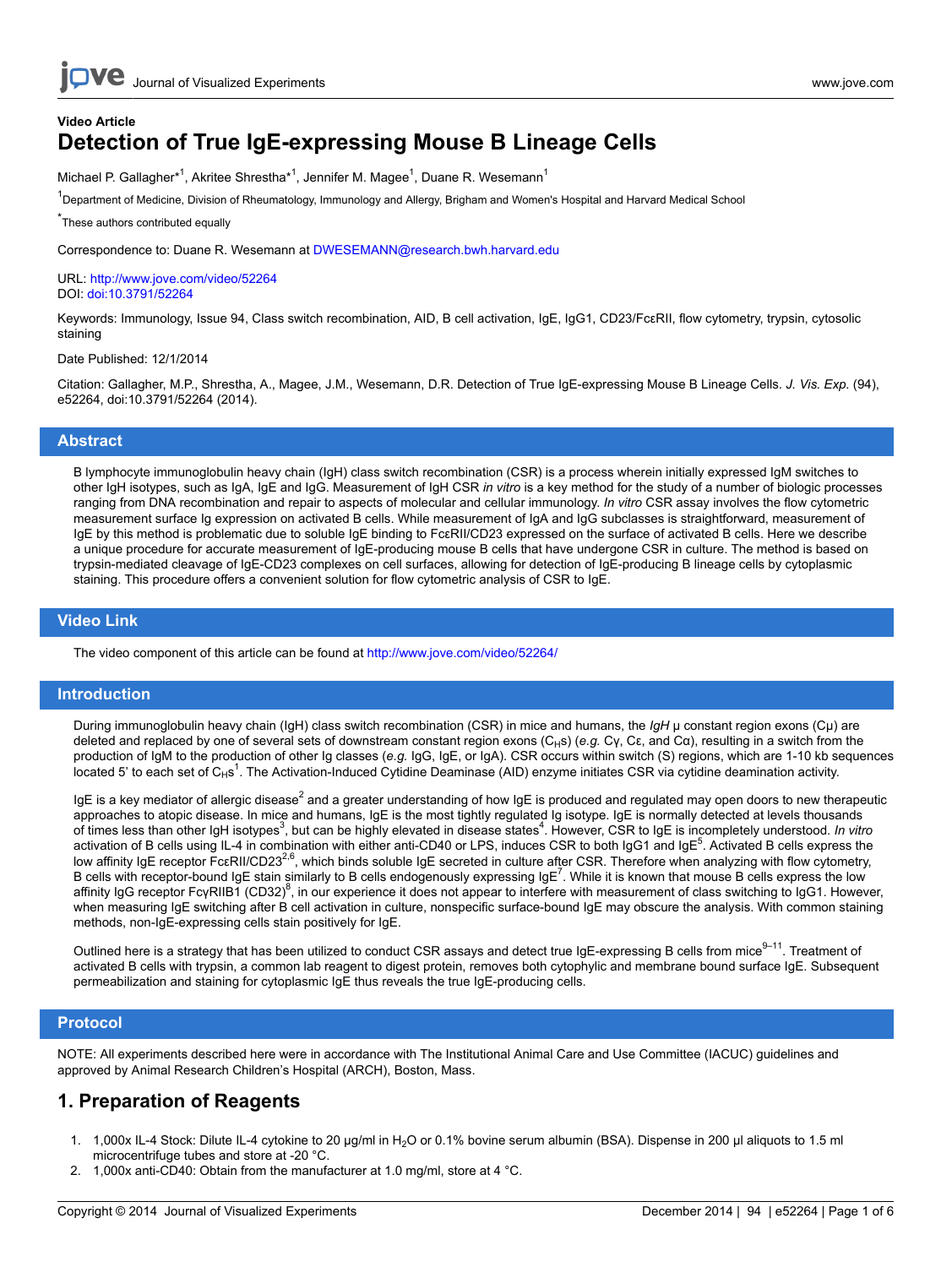Journal of Visualized [Experiments](http://www.jove.com) [www.jove.com](http://www.jove.com)

- 3. B cell stimulation media: To 425 ml of RPMI-1640 medium, add 75 ml of freshly thawed fetal calf serum (FCS), 10 ml of 1.0 M HEPES buffer, 5 ml L-glutamine stock, 5 ml Penicillin:Streptomycin stock, 5 ml Minimum Essential Medium Non-Essential Amino Acids (MEM-NEAA), and 3.5 µl of 2-mercaptoethanol. Keep media at 4 °C for up to a week. Add IL-4 (20 ng/ml) and anti-CD40 (1.0 µg/ml) immediately before use only to the volume of media required.
- 4. 2% FCS-FACS Buffer: Add 10 ml of FCS to 490 ml of 1x PBS. Keep at 4 °C.
- 5. 2x trypsin-EDTA solution: Dilute 5 ml of 10x trypsin-EDTA stock solution (5.0 g trypsin, 2.0 g EDTA per liter) in 20 ml of 1x PBS. Store trypsin-EDTA in 2x working aliquots at 4 °C. Allow to warm to room temperature before use.
- 6. Fetal calf serum: Keep thawed FCS at 4 ˚C for up to two weeks. Place on ice 15 min before the cytoplasmic staining procedure.
- 7. Neutral-buffered formalin: Prepare a 10% formalin solution (3.7% paraformaldehyde). Formalin is toxic and therefore handle it under a laboratory fume hood while wearing appropriate PPE. Store formalin at room temperature in a chemical storage cabinet.
- 8. Methanol: Store absolute methanol (100%) at -20 °C until the cells are ready to be permeabilized. Note that methanol is flammable and should be stored in an appropriate freezer.

## **2. Purification and Activation of B Cells**

- 1. From a freshly-harvested mouse spleen, prepare a single cell suspension by gently pressing the organ through a 70 µm cell strainer with the plunger of a 3 ml syringe. In a 15 ml conical centrifuge tube, collect cells in 10 ml of 1x PBS and centrifuge at 300 x q for 5 min at 4 °C.
- 2. Decant the supernatant and resuspend pellet in 1 ml of Red Blood Cell Lysing Buffer for 5 min. Neutralize with 13.5 ml of 1x PBS and centrifuge at 300 x g for 5 min.
- 3. (Optional) Magnetically separate the B cells using anti-CD45R(B220)-labeled beads, following the MACS purification protocol according to manufacturer's instructions.
- 4. Stimulate purified B cells at 1.0 x 10<sup>6</sup> cells/ml in warmed B cell stimulation media containing IL-4 (20 ng/ml) and anti-CD40 (1.0 µg/ml) for 5 days at 37 °C. Start with 8 ml of culture divided into 2 wells of a 6-well culture plate (4 ml each).
- 5. Check culture daily to maintain at 1.0 x 10<sup>6</sup> cells/ml. Adjust the concentration by splitting into other wells and diluting the culture with B cell stimulation media containing fresh IL-4 and anti-CD40.

### **3. Trypsinization, Fixation, and Permeabilization**

- 1. Trypsinization
	- 1. Collect up to 1.0 x 10<sup>7</sup> of cultured cells in a 15 ml conical tube, centrifuge at 300 x q for 5 min, and decant the supernatant.
	- 2. Wash with 10 ml of PBS to remove the residual protein from the cell collection media. Repeat the centrifugation step and decant the supernatant.
	- 3. Resuspend the cell pellet in the residual volume after decanting (about 100 μl).
	- 4. Carefully add 800 μl of room temperature 0.1% (2x) trypsin-EDTA to the cells. Dispense slowly at a 45° angle down the side of the conical tube.
	- 5. Close the tube and mix gently by tilting the tube so the liquid runs along the length of the tube 5-6 times. A stringy, white precipitate may form in the solution. Limit the trypsinization time to under a min.
	- 6. Quench the trypsinization reaction with 1 ml of cold FCS. Dilute the FCS immediately by adding 10 ml of cold PBS.
	- 7. Centrifuge at 300 x g for 5 min at 4 °C, then decant the supernatant and return the tubes to ice.
- 2. Fixation
	- 1. Resuspend the cells in the residual volume after decanting. If necessary, bring volume up to 100 μl with cold PBS.
	- 2. In a fume hood, add 800 μl of 10% neutral buffered formalin solution to the cells and pipet up and down. The tube will warm upon the addition of formalin. Incubate at 37 °C for 10 min.
- 3. Permeabilization
	- 1. Set up a benchtop vortex mixer at a gentle shaking speed.
	- 2. Draw 9 ml of cold (-20 °C) methanol into a 10 ml serological pipet.
	- 3. Hold the tube containing the cells over the vortex mixer and gently start shaking the cells.
	- 4. Add cold methanol to the tube so it falls dropwise onto the cells while the tube is still shaking so that the methanol is continuously mixing. After the first 2 ml of methanol the dispensing speed can be increased to a slow stream.
	- 5. Let the tube sit on ice for 30 min to complete the permeabilization. Alternatively, the cells can be stored at -20 °C for up to a month.

## **4. Fluorescence Staining for IgG1 and IgE Class Switching**

- 1. Centrifuge sample at 300 x g for 5 min and decant the methanol solution. A white precipitate may pellet with the cells.
- 2. Add 10 ml of room temperature 1x PBS and centrifuge at 300 x g for 5 min to wash cells. Repeat once. Note: Washing the pellet with room temperature PBS dissolves extra precipitate that may form after step 4.1.
- 3. Perform an additional wash with 10 ml of 2% FCS-FACS buffer.
- 4. Distribute samples to a 96-well round bottom plate and centrifuge at 300 x g for 5 min. Decant supernatant and put the plate on ice.
- 5. Stain in 60 µl of 2% FCS-FACS buffer per well with the following antibody dilutions: Anti-IgM RPE/Cy7, 1:200, Anti-IgG1 PE, 1:600, Anti-IgE FITC, 1:100, Anti-CD45R(B220) PerCP-Cy5.5, 1:200
- 6. After 5 min of staining, wash the plate with 150 µl of 2% FCS-FACS buffer and centrifuge for 5 min at 300 x g.
- 7. Resuspend in 400 µl of 2% FCS-FACS buffer and pipet through a 40 µm nylon cell strainer into a 5 ml FACS tube.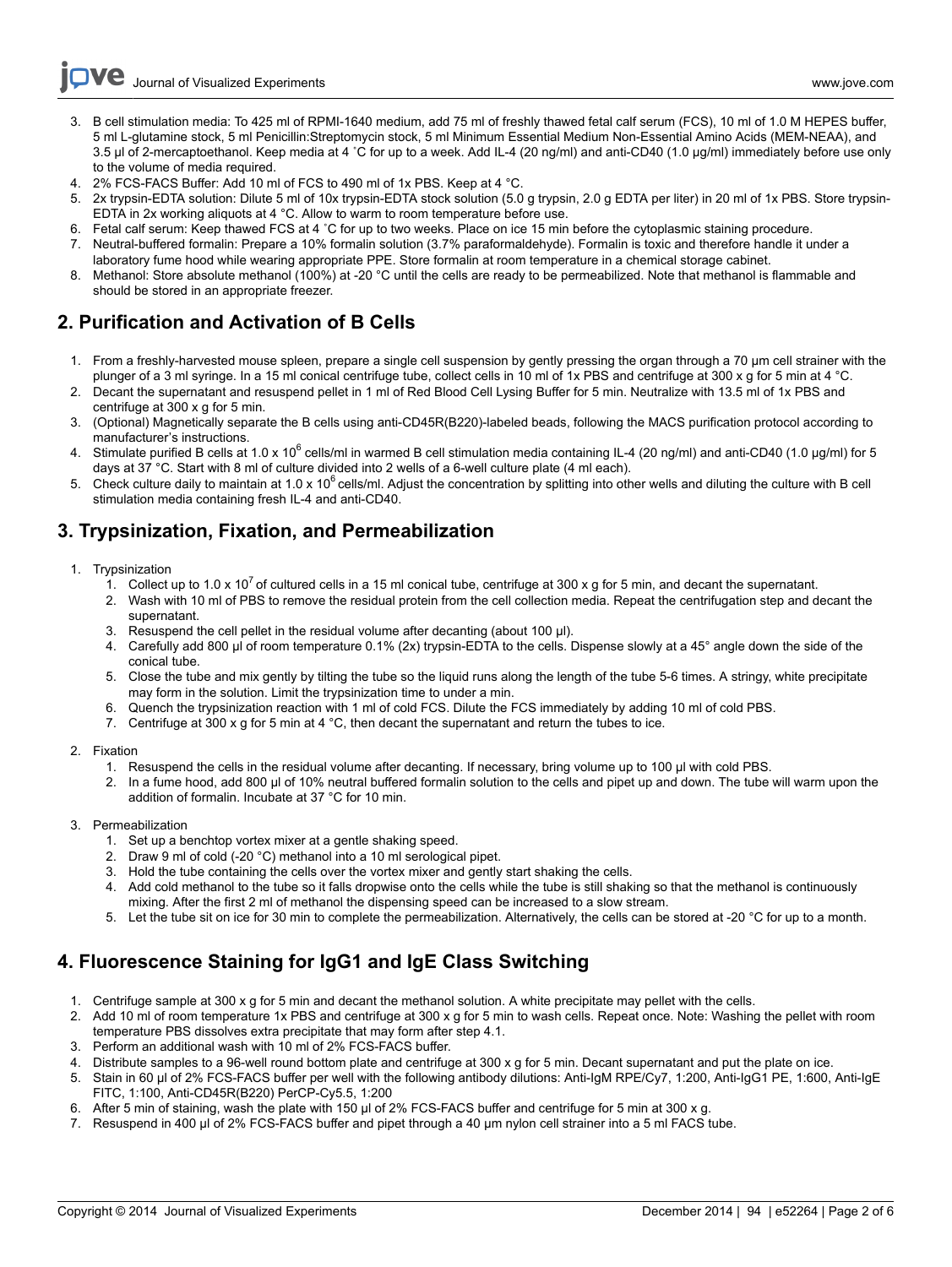# **5. Use the Following Gating Strategy:**

- 1. Isolate CD45R(B220) positive cells from the blasting lymphocyte population located on the FSC/SSC plot (**Figure 1**).
- 2. From the B220 positive cells, use the IgE and IgG1 plot to reveal the corresponding populations.

### **Representative Results**

This procedure has been successfully implemented to study CSR to IgE in mouse B cells. To demonstrate the efficiency in measuring CSR, we stimulated mouse splenic B cells with anti-CD40 and IL-4 as described previously<sup>11</sup>. After five days of stimulation, cells were collected and processed using the protocol described above and stained with fluorescently-labeled IgM, IgG1, IgE, and B220 (CD45R) antibodies. Gated on the blasting lymphocytes (**Figure 1**), a clear population of IgE+ cells cannot be cleanly discriminated without trypsin treatment (**Figure 2a**). However, trypsinization of cells prior to fixation and permeabilization enables separation of the IgE-producing cells (**Figure 2b**) due to the removal of surface-bound IgE.



Figure 1: Forward vs. side scatter FACS plot of mouse splenic B cells after 5 days of stimulation in culture with IL-4 and anti-CD40. Blasting lymphocytes make up 63% of the total acquired events.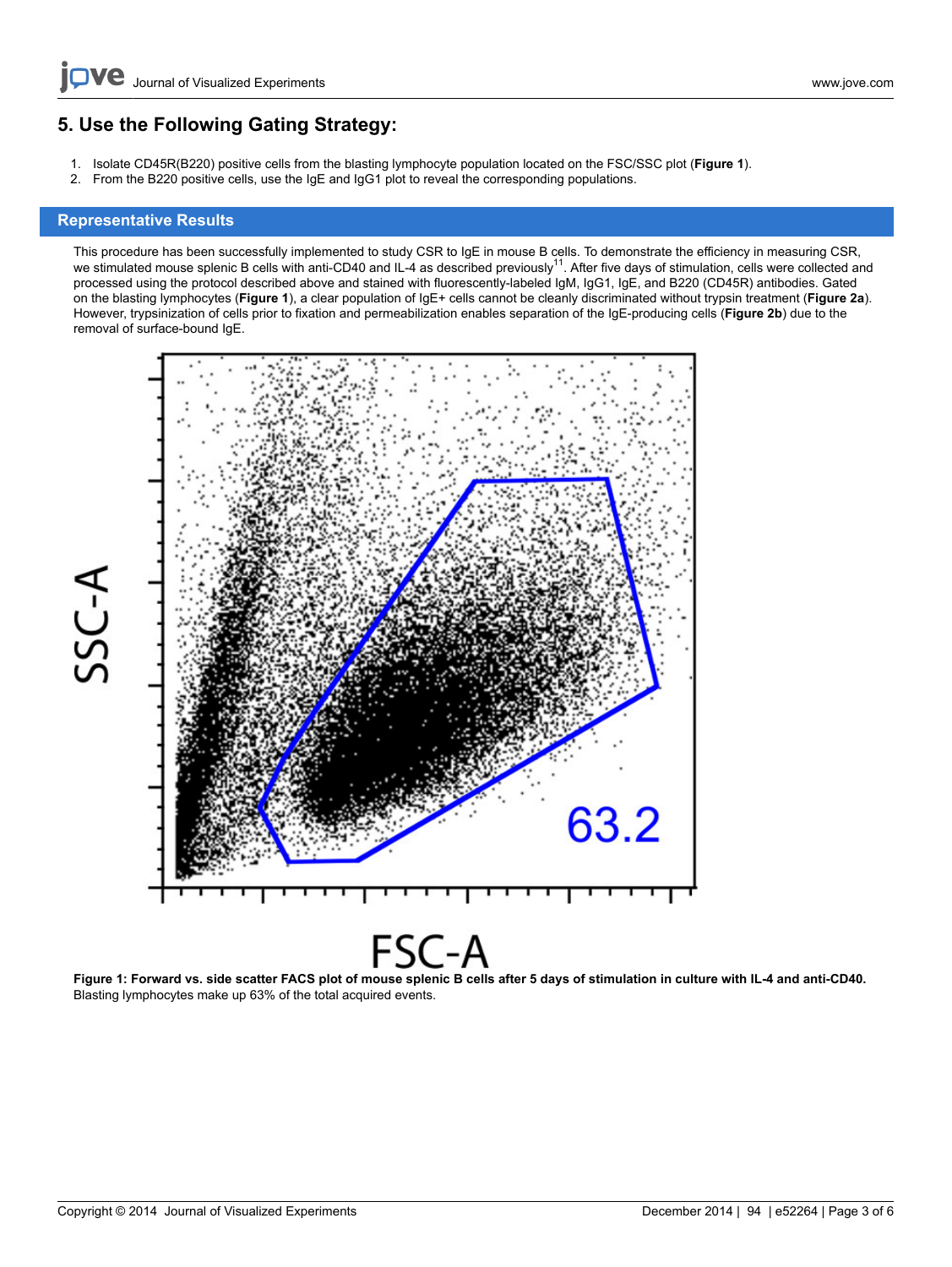

**Figure 2: Effect of trypsin on cytoplasmic staining of IgE and IgG1 in activated B cells. (a, b)** FACS plots (above) and histograms (below) gated on blasting splenic B cells from 129/B6 mixed background mice after activation in culture for 5 days with anti-CD40 and IL-4. Fixation and methanol permeabilization alone **(a)** and with addition of trypsin **(b)** are shown.

### **Discussion**

Stimulation of mouse splenic B cells in culture with anti-CD40 and IL-4 will simulate T helper type 2 (T<sub>H</sub>2) interactions, encouraging class<br>switching to IgG1 and IgE<sup>5</sup>. B cells can be activated for CSR in the context of protocol (step 2.3), B cell enrichment is optional, and is at the discretion of the experimenter to determine if it would beneficial. Positive magnetic separation of B cells using CD45R(B220)-labeled beads is utilized here. After separation, it is recommended to check the cell purity by FACS so that the B cell concentration can be adjusted to  $1.0 \times 10^6$  cells/ml for proper cytokine and antibody stimulation. Also it should be noted that IL-4 protein that has undergone freeze/thaw cycles might have decreased activity.

Trypsinization of cells prior to fixation and permeabilization allows for the accurate measurement of class switching via flow cytometry (**Figure 2**). Proper trypsinization of the cells is vital to the successful application of this procedure. As FCS can inhibit trypsin, a 1x PBS wash is performed prior to the trypsinization step. We found a 30 sec incubation at room temperature is sufficient for complete digestion. Longer durations can noticeably affect cell viability.

Prior to analysis, it is essential to wash the cells multiple times with PBS to remove traces methanol. Methanol carryover may alter antibody binding<sup>13</sup> and can precipitate proteins from FCS used in downstream flow cytometric analysis<sup>14</sup>. In this regard, other permeabilization methods (*i.e.* saponin) may be an alternative to using methanol. Methanol is an organic solvent that dissolves membrane lipids, while detergents disrupt membrane integrity<sup>15</sup>. A benefit to methanol permeabilization is the ability of extended storage of fixed cells at -20  $^{\circ}$ C<sup>14</sup>.

There are some limitations to keep in mind when using this procedure. Because trypsin cleaves protein residues, some FACS stains may appear different after treatment, or may lose the ability to bind to target epitopes altogether. Additionally, a loss in cell number after trypsin treatment can occur. However, this does not appear to affect the accuracy of IgE CSR measurements as we have found this method to be clearly comparable to class switching data collected from measuring the antibody secretions of individual hybridoma clones<sup>1</sup> .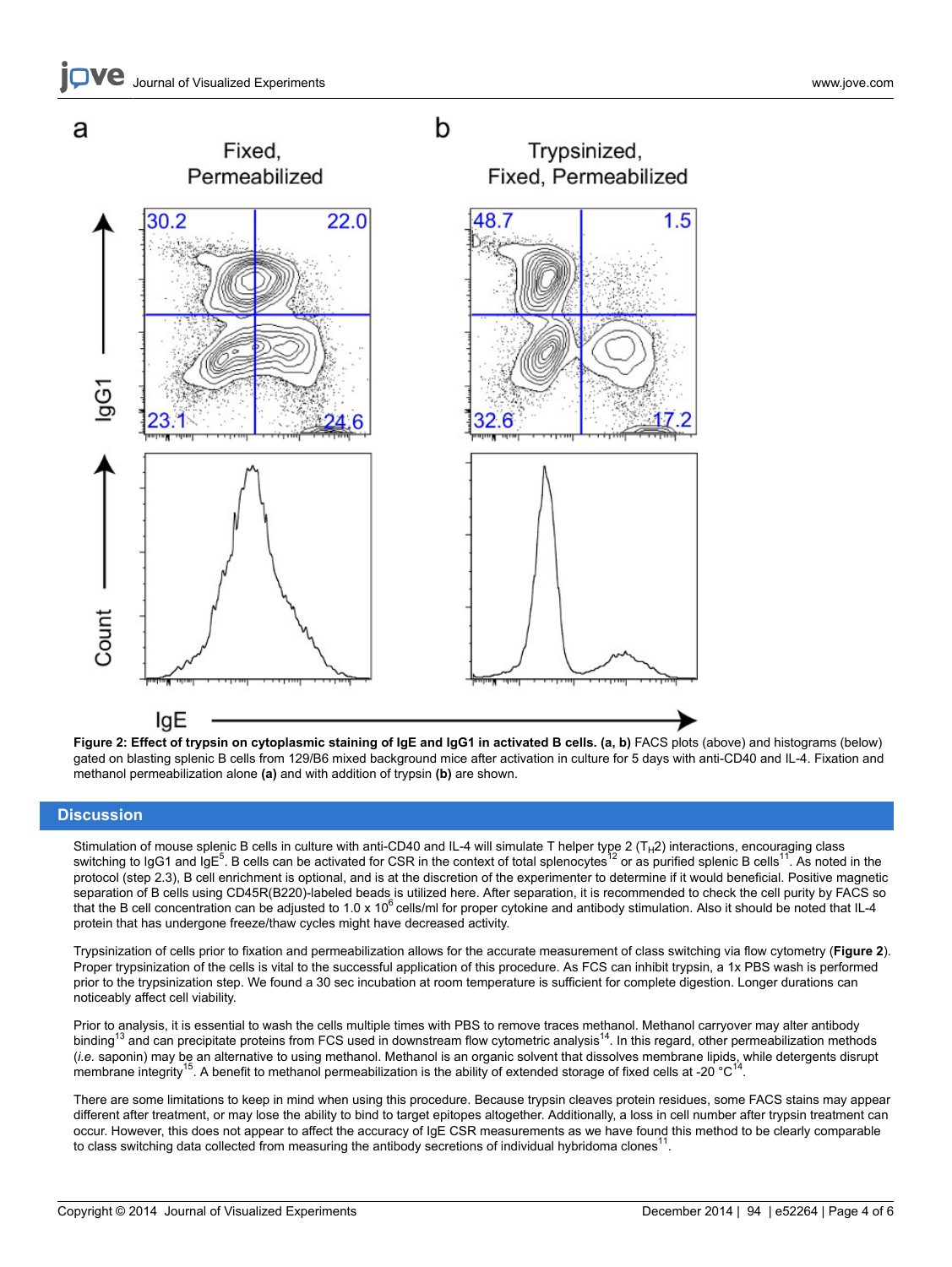Other methods have been reported to detect IgE-producing mouse B cells. One method uses an acid wash procedure to remove receptor-bound<br>IgE prior to staining for membrane-bound IgE on IgE-expressing cells<sup>16–18</sup>. Another surface IgE before cell permeabilization and staining for intracellular IgE of the IgE-expressing cells<sup>19</sup>. Furthermore, a recent study profiled an eight-color FACS panel to identify IgE-switched B cell populations in humans by excluding IgM<sup>+</sup>, IgD<sup>+</sup>, IgG<sup>+</sup> and IgA<sup>+</sup> B cell subsets<sup>20</sup>. Compared to these other methods, the method described here avoids the use of denaturing acid washes, and excess antibodies are not necessary.

A benefit to this procedure is that it does not prescribe specific monoclonal antibodies for measurement of CSR to IgE. Alternative anti-IgE monoclonal antibodies have been shown to detect only endogenous IgE molecules. The hybridoma clone R1E4 produces a rat-anti-mouse<br>monoclonal IgE antibody specific only for endogenous surface molecules, not cytophilic IgE b available. The protocol described above is convenient and economical because it uses common lab reagents. The anti-IgE antibody used here likely binds to receptor-bound IgE at a site sensitive to trypsin-mediated cleavage, because the IgE signal due to cytophilic IgE is reduced after treatment (**Figure 2**). However researchers executing this protocol have the freedom to select from a range of commercially available clones for experiments. Furthermore, the concept of using trypsin to remove cell surface proteins can be extended to the detection of other cell markers by FACS analysis.

### **Disclosures**

The authors have no disclosures.

### **Acknowledgements**

D.R.W. is supported by NIH grants AI089972 and AI113217, and by the Mucosal Immunology Studies Team, and holds a Career Award for Medical Scientists from the Burroughs Wellcome Fund.

### **References**

- 1. Chaudhuri, J., *et al.* Evolution of the immunoglobulin heavy chain class switch recombination mechanism. *Advances in immunology.* **94**, 157– 214, doi:10.1016/s0065-2776(06)94006-1 (2007).
- 2. Gould, H. J., & Sutton, B. J. IgE in allergy and asthma today. *Nature reviews. Immunology.* **8**, 205–217, doi:10.1038/nri2273 (2008).
- 3. Winter, W. E., Hardt, N. S., & Fuhrman, S. Immunoglobulin E. *Archives of Pathology & Laboratory Medicine.* **124** (9), 1382–1385, doi:10.1043/0003-9985(2000)124<1382:IE>2.0.CO;2 (2000).
- 4. Ozcan, E., Notarangelo, L. D., & Geha, R. S. Primary immune deficiencies with aberrant IgE production. *Journal of Allergy and Clinical Immunology.* **122**, 1054–1062, doi:10.1016/j.jaci.2008.10.023 (2008).
- 5. Bacharier, L. B., & Geha, R. S. Molecular mechanisms of IgE regulation. *The Journal of allergy and clinical immunology.* **105**, S547–S558, doi:10.1016/S0091-6749(00)90059-9 (2000).
- 6. Yokota, A., *et al.* Two species of human Fc epsilon receptor II (Fc epsilon RII/CD23): tissue-specific and IL-4-specific regulation of gene expression. *Cell.* **55** (4), 611–618at (1988).
- 7. Boboila, C., *et al.* Alternative end-joining catalyzes class switch recombination in the absence of both Ku70 and DNA ligase 4. *The Journal of experimental medicine.* **207**, 417–427, doi:10.1084/jem.20092449 (2010).
- 8. Nimmerjahn, F., & Ravetch, J. Fcgamma receptors as regulators of immune responses. *Nature reviews. Immunology.* **8** (1), 34–47, doi:10.1038/nri2206 (2008).
- 9. Callen, E., *et al.* 53BP1 mediates productive and mutagenic DNA repair through distinct phosphoprotein interactions. *Cell.* **153** (6), 1266– 1280, doi:10.1016/j.cell.2013.05.023 (2013).
- 10. Wesemann, D. R., *et al.* Reprogramming IgH isotype-switched B cells to functional-grade induced pluripotent stem cells. *Proceedings of the National Academy of Sciences of the United States of America.* **109** (34), 13745–13750, doi:10.1073/pnas.1210286109 (2012).
- 11. Wesemann, D., *et al.* Immature B cells preferentially switch to IgE with increased direct Sµ to Sε recombination. *The Journal of experimental medicine.* **208** (13), 2733–2746, doi:10.1084/jem.20111155 (2011).
- 12. Zarrin, A. A., *et al.* An evolutionarily conserved target motif for immunoglobulin class-switch recombination. *Nature immunology* **5**, 1275– 1281, doi:10.1038/ni1137 (2004).
- 13. Fan, G., *et al.* Development of a class-specific polyclonal antibody-based indirect competitive ELISA for detecting fluoroquinolone residues in milk. *Journal of Zhejiang University. Science. B.* **13** (7), 545–554, doi:10.1631/jzus.B1200001 (2012).
- 14. Perez, O., Krutzik, P., & Nolan, G. Flow cytometric analysis of kinase signaling cascades. *Methods in molecular biology (Clifton, N.J.).* **263**, 67–94, doi:10.1385/1-59259-773-4:067 (2004).
- 15. Jamur, M., & Oliver, C. Cell fixatives for immunostaining. *Methods in molecular biology (Clifton, N.J.).* **588**, 55–61, doi:10.1007/978-1-59745-324-0\_8 (2010).
- 16. Ishizaka, T., & Ishizaka, K. Mechanisms of passive sensitization. IV. Dissociation of IgE molecules from basophil receptors at acid pH. *Journal of immunology (Baltimore, Md.: 1950).* **112** (3), 1078–1084 (1974).
- 17. Erazo, A., *et al.* Unique Maturation Program of the IgE Response In Vivo. *Immunity.* **26**, 191–203, doi:10.1016/j.immuni.2006.12.006 (2007).
- 18. Xiong, H., Dolpady, J., Wabl, M., Curotto de Lafaille, M. A., & Lafaille, J. J. Sequential class switching is required for the generation of high affinity IgE antibodies. *Journal of Experimental Medicine.* **209**, 353–364, doi:10.1084/jem.20111941 (2012).
- 19. Yang, Z., Sullivan, B., & Allen, C. Fluorescent in vivo detection reveals that IgE(+) B cells are restrained by an intrinsic cell fate predisposition. *Immunity.* **36** (5), 857–872, doi:10.1016/j.immuni.2012.02.009 (2012).
- 20. Berkowska, M. A., *et al.* Human IgE(+) B cells are derived from T cell-dependent and T cell-independent pathways. *The Journal of allergy and clinical immunology*, doi:10.1016/j.jaci.2014.03.036 (2014).
- 21. He, J.-S., *et al.* The distinctive germinal center phase of IgE+ B lymphocytes limits their contribution to the classical memory response. *The Journal of experimental medicine.* **210** (12), 2755–2771, doi:10.1084/jem.20131539 (2013).